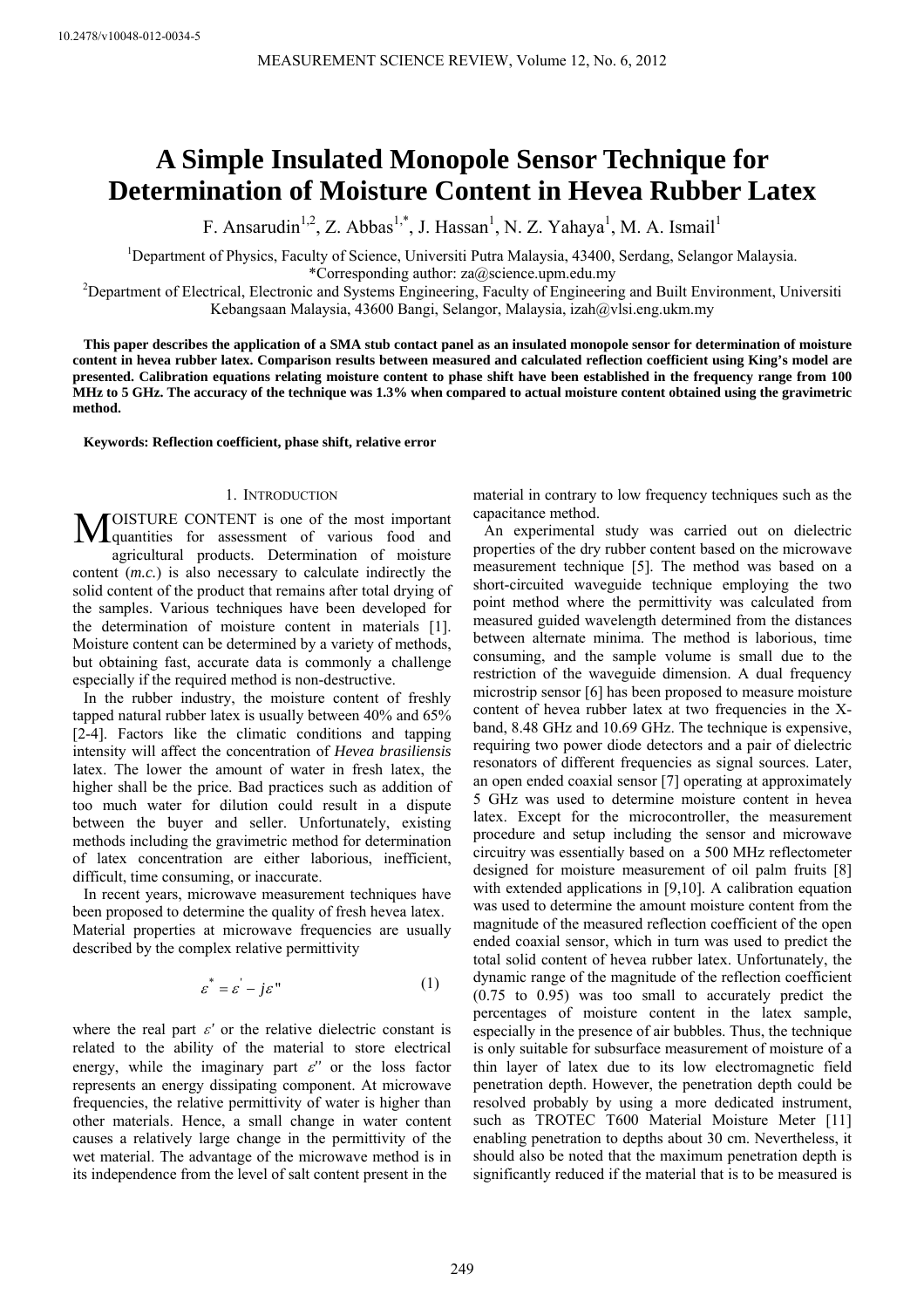intensely saturated with moisture in the region near the surface. An alternative to the open ended coaxial sensor is the monopole antenna, which has been widely used in many applications such as in [12]. The monopole antenna sensor has also been used to determine moisture content in latex [13]. The monopole sensor is basically a blade monopole antenna designed for communication application at 2.4 GHz. A full immersion of the sensor in latex will allow higher penetration giving a high dynamic range of the reflection coefficient (almost from zero to near unity). The accuracy of the technique for determination of moisture content in latex was  $3\%$  when compared to the gravimetric method.

This paper presents the potential application of a commercially available stub contact panel as an insulated monopole sensor for the determination of moisture content in hevea rubber latex based on phase shift measurements.

## 2. SUBJECT & METHODS

The pioneering work of King [14] on the analysis of insulated antenna was reported in 1974. Since then, several analytical and numerical models have been proposed but at the expense of high computational complexity. Also, the accuracy and applicability of the models have not been tested for semi-liquid materials like the hevea rubber latex samples. According to King's model, the total axial current in the insulated antenna shown in Fig.1 can be expressed in the form

$$
I(z) = \frac{-iV_o}{Z_c} \left( \frac{\sin k_a (h_a - z)}{\cos k_a h_a} \right)
$$
 (2)

where the characteristic impedance,  $Z_c$  and the complex wave number,  $k_a$  of antenna can be expressed specifically

$$
Z_c = \frac{\zeta_i k_a}{2\pi k_i} \left( \ln \frac{b}{a} \right) \tag{3}
$$

$$
k_a = k_i \left( 1 + \frac{H_o^{(1)}(k_b)}{H_1^{(1)}(k_b) \ln\left(\frac{b}{a}\right)} \right)
$$
 (4)

The subscripts *s* and *i* represent the sample (hevea latex) and insulation medium, respectively. ζ*i* is the wave impedance of insulating region

$$
\zeta_i = \frac{\omega \mu_o}{k_i} \tag{5}
$$

 $H_n^{(1)}$  is a Hankel Function of order n, whilst the wave number, k

$$
k = \left(\frac{2\pi}{\lambda}\right)\sqrt{\varepsilon_r} \tag{6}
$$

where  $\varepsilon_r$  is the relative permittivity of material. The input admittance of the insulated monopole antenna (at  $z = 0$ ) is obtained from the ratio of the voltage,  $V<sub>o</sub>$  to the current at the drive point (1), that is

$$
Y = \left(-\frac{i}{Z_c}\right) \tan\left(k_a h_a\right) \tag{7}
$$

The reflection coefficient of the material under test can be easily calculated as follows:

$$
\Gamma = \frac{1 - Y}{1 + Y} \tag{8}
$$

The insulated monopole sensor used in this work was a modification of a commercial standard SMA stub contact panel manufactured by Tyco Electronics. The 12.7 mm by 12.7 mm square flange served as the ground plane. The input port was a SMA female type with insulation material made of polytetrafluroethylene (PTFE). The protruding inner conductor of the stub was cut so that it had similar length ha with the insulated material, i.e., 15 mm as shown in Fig.1. The radius of the inner conductor *a* and insulated material *b* were 0.65 mm and 2.05 mm, respectively. All the calibration and reflection coefficient measurements were carried out using an Agilent 5230A Performance Network Analyzer (PNA). The reflection coefficient values of the sensor at  $z = 0$  were realized by applying the PNA's port extension technique.

### 3. SAMPLE PREPARATION

A series of solutions was prepared from the freshly tapped latex. These solutions were diluted with different volumes of deionized water to obtain different percentages of moisture content in latex. A total of about 50 samples of different percentages of *m.c.* were used in this study.



Fig.1. Dimensions of the insulated monopole sensor.

Ammonia was added to prevent the latex content from coagulation. The mass of ammonia is negligible, always less than 0.39% of the mass of the fresh latex [13-15]. The actual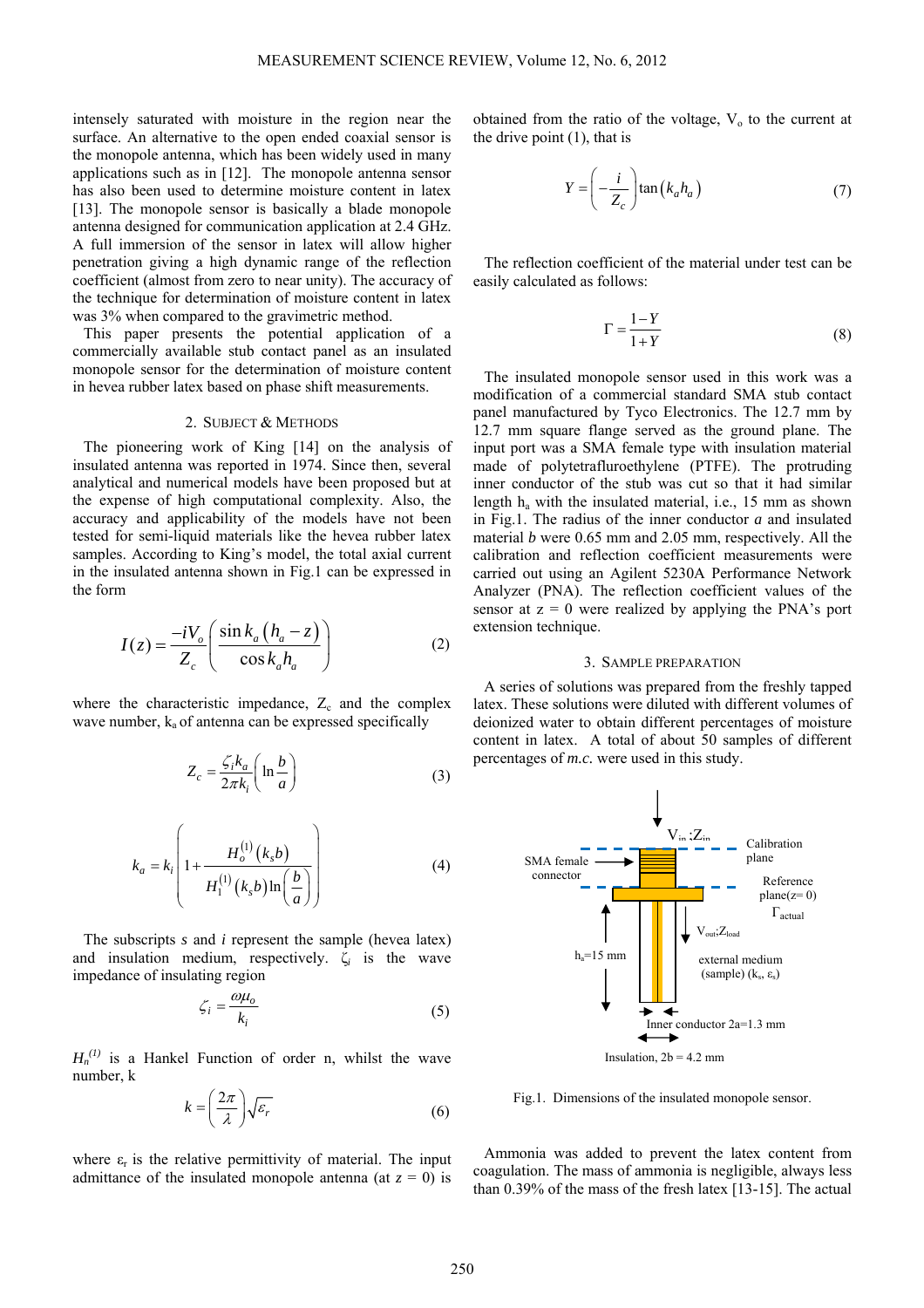moisture content of rubber latex in percentage was obtained using the gravimetric method [16] and it was calculated specifically as:

$$
m.c\left(\frac{\alpha_{0}}{m}\right) = \frac{m_{w} - m_{d}}{m_{w}} \times 100\tag{9}
$$

where the  $m_w$  and  $m_d$  is the mass of wet and dry samples, respectively. The mass of fresh and diluted latex samples was initially recorded using electronic balance before being totally dried using a laboratory oven initially at 70 $\mathrm{^{0}C}$  for 18 hours. Subsequently, the samples were dried at  $105<sup>0</sup>C$  until a constant mass of difference of 0.0005 grams between the results of duplicates was obtained, which could take an extra 6 hours to complete the drying operation. The petri dishes were weighed and left in the desiccator at  $26\,^0\text{C}$  as soon as it has cooled to laboratory temperature. These operations must be done as quickly as possible to avoid any appreciable change in moisture content.

#### 4. RESULTS AND DISCUSSION

Comparison between measured and calculated magnitude and phase of the reflection coefficient of the sensor for typical fresh latex with moisture content 42.47% is shown in Fig.2a and 2b, respectively. It can be clearly seen from the graphs that the calculated magnitudes of the reflection coefficient using King's model were in good agreement with the measured data only below 3 GHz. This was probably due to the use of approximate numerical calculation of electric field in the model that limits the accuracy [14] of the fields near the surface of the insulation, especially at very high frequencies.

It should be noted that the results are based on the geometrical dimensions of the sensor fabricated from a commercial stub contact panel shown in Fig.1. Higher agreement can be expected by fabricating a sensor of optimum dimensions for latex measurement. Due to the geometrical dimensions of the sensor, especially finite ground plane and thick insulated medium, the variations in both the magnitude and phase of reflection coefficient were almost overlapping for all latex samples ranging from 36.40% to 82.45% as shown in Fig.3. Also shown in the graphs are the results for water and the unloaded sensor (air).

This difficulty can be resolved by plotting the phase shift, i.e., the difference in phase between the unloaded and loaded sensor at different percentages of *m.c.* Theoretically, the change in *m.c.* will result in change in permittivity of the samples which in turn will change the phase shift of the probing electromagnetic waves [17]. The phase shift is a function of the permittivity, density, and thickness of the sample. In this work, the samples were infinitely thick. Thus, the values of permittivity and density were dictated by the percentage of m.c. In contrast, the magnitude of reflection coefficient of the sensor is a combination of reflection of various sources such as permittivity of the sample, multiple reflection at the input impedance at  $z = 0$ as well as along the cylindrical rod and effect of finite ground plane.



Fig.2. Variation in (a) magnitude, (b) phase of reflection coefficient for latex with 42.47% *m.c.*

The calibration equations relating moisture content to phase shift at various frequencies listed in Table 1 were found by means of regression analysis. The highest correlation (0.8955) and highest sensitivity (-779.94) were obtained at 0.52 GHz. The effect of m.c. on the phase shift at 0.52 GHz is illustrated in Fig.4.

Table 1. Calibration equation relating moisture content to ∆φ

| Frequency<br>(GHz) | Regression<br>Coefficient<br>(R <sup>2</sup> ) | Equation                            | Mean<br>Relative<br>Error |
|--------------------|------------------------------------------------|-------------------------------------|---------------------------|
| 0.52               | 0.8955                                         | $MC = -779.94\Delta\phi - 231.51$   | 0.013                     |
| 1.0                | 0.8804                                         | $MC = -192.97 \Delta \phi - 99.047$ | 0.714                     |
| 1.5                | 0.5658                                         | $MC = -153.19\Delta\phi - 150.29$   | 0.182                     |
| 1.8                | 0.8204                                         | $MC = -44.741\Delta\phi - 19.876$   | 0.237                     |
| 2.0                | 0.0003                                         | $MC = -1.59 \Delta \phi + 60.451$   | 0.261                     |
| 2.4                | 0.3057                                         | $MC = 46.97\Delta\phi + 188.8$      | 0.193                     |
| 3.0                | 0.6168                                         | $MC = 37.18\Delta\phi + 186.38$     | 0.113                     |
| 3.5                | 0.8616                                         | $MC = 64.32\Delta\phi + 283.47$     | 0.158                     |
| 4.0                | 0.8657                                         | $MC = 70.18\Delta\phi + 297.73$     | 0.167                     |
| 4.5                | 0.8660                                         | $MC = 80.89\Delta\phi + 411.26$     | 0.147                     |
| 5.0                | 0.7662                                         | $MC = 95.97\Delta\phi + 434.96$     | 0.624                     |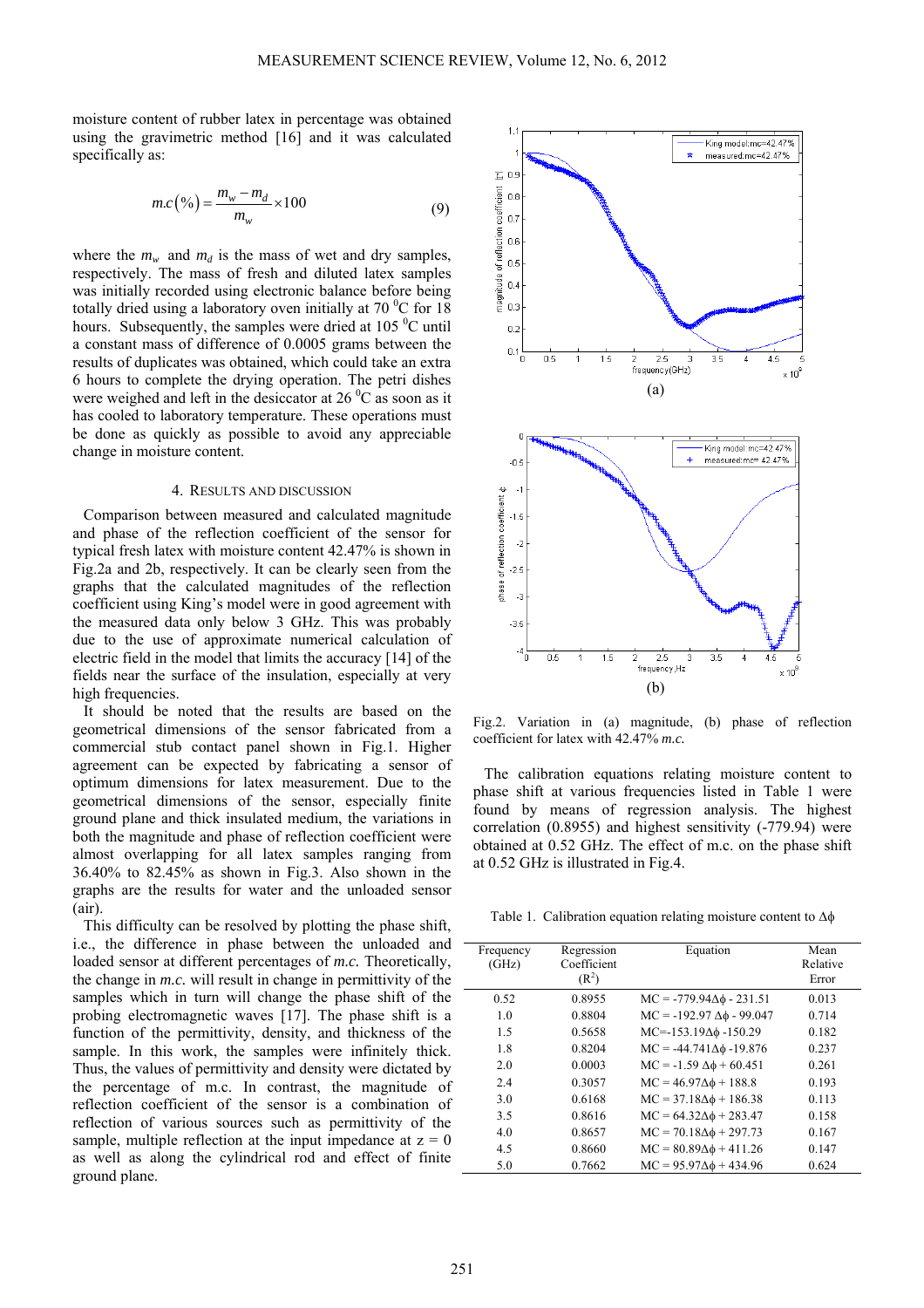![](_page_3_Figure_1.jpeg)

Fig.3. Variation in (a) magnitude (b) phase of reflection coefficient for unloaded sensor(air), water and samples with different percentages *m.c.* with frequency.

Table 1 also suggests that the regression coefficient values were initially high at low frequencies before slowly reducing to a minimum value about 2.0 GHz before rising again at higher frequencies. This phenomenon is almost similar to the loss factor of hevea rubber latex measured using the Agilent 85070B Dielectric Probe Kit shown in Fig.5, while the relative dielectric constant  $\varepsilon'$  decreases slowly with increasing frequency for all samples of different percentages  $m.c.$ , however, the loss factor  $\varepsilon$ <sup>"</sup> initially decreases with frequency until 1.8 GHz before increasing almost proportionally with increasing frequencies. At frequencies below 1.8 GHz, the higher the amount of moisture content the lower the values of  $\varepsilon$ ". In contrast, the higher the amount of moisture content, the higher shall be the values of ε''above 1.8 GHz. This critical frequency is typical for semi-liquid materials like hevea rubber latex which exhibit more conductive behavior for frequencies lower than 2.0 GHz [15]. At this critical frequency, the electrical properties of latex are predominantly influenced by the conductive losses and dipole orientation in water molecules below and above 1.8 GHz, respectively. It should be noted that the critical frequency was not observed for totally dry samples (not shown in the figure) having almost constant  $\varepsilon'$  (2.7 to 2.7) and  $\varepsilon''$  (0.16 to 0.17) for the whole

frequency range from 100 MHz to 5 GHz. Since the phase shift is also affected by the sensor' geometry, especially the ground plane, it is assumed that the low regression coefficient at 2.0 GHz was due to the uncertainties attributed to the combined effects of both the sensor's geometry and sample properties.

![](_page_3_Figure_5.jpeg)

Fig.4. Relationship between phase shifts  $(\Delta \phi)$  and Moisture content at 0.52 GHz

An equation with high regression coefficient does not necessarily produce high accuracy prediction results. Accurate results can only be validated by comparing the predicted *m.c.* results obtained indirectly from the reflection measurements with the actual *m.c.* found using the gravimetric method. The relative error in the predicted moisture content with respect to the actual moisture content obtained using the gravimetric method was based on the following equation:

$$
Relative Error = \left| \frac{\text{mc}_{actual} - \text{mc}_{predicted}}{\text{mc}_{actual}} \right| \tag{10}
$$

The calibration equations in Table1 were used to predict the amount of *m.c.* based on the measured phase shift on a new set of 37 latex samples of various percentages of *m.c.*  The mean relative error results are also shown in Table1. The most accurate equation to predict moisture content in hevea latex based on the measurement of the phase shift of the reflection coefficient with the geometrical configuration illustrated in Fig.1 was at 0.52 GHz, i.e.,

$$
MC = -779.94\Delta\phi - 231.51\tag{11}
$$

where MC is the predicted moisture content based on the measured phase shift Δφ. The sensitivity of the sensor was -779.94 % mc/rad, i.e., every phase shift measurement change of 0.001 rad represents a change of 0.779% m.c. The mean relative error percentage when using equation (10) was approximately  $\pm 1.3\%$ . Fig.6 directly compares the predicted and actual *m.c.* The very high sensitivity value 0.9933 suggests almost perfect one-to-one correspondence between the predicted and actual *m.c.*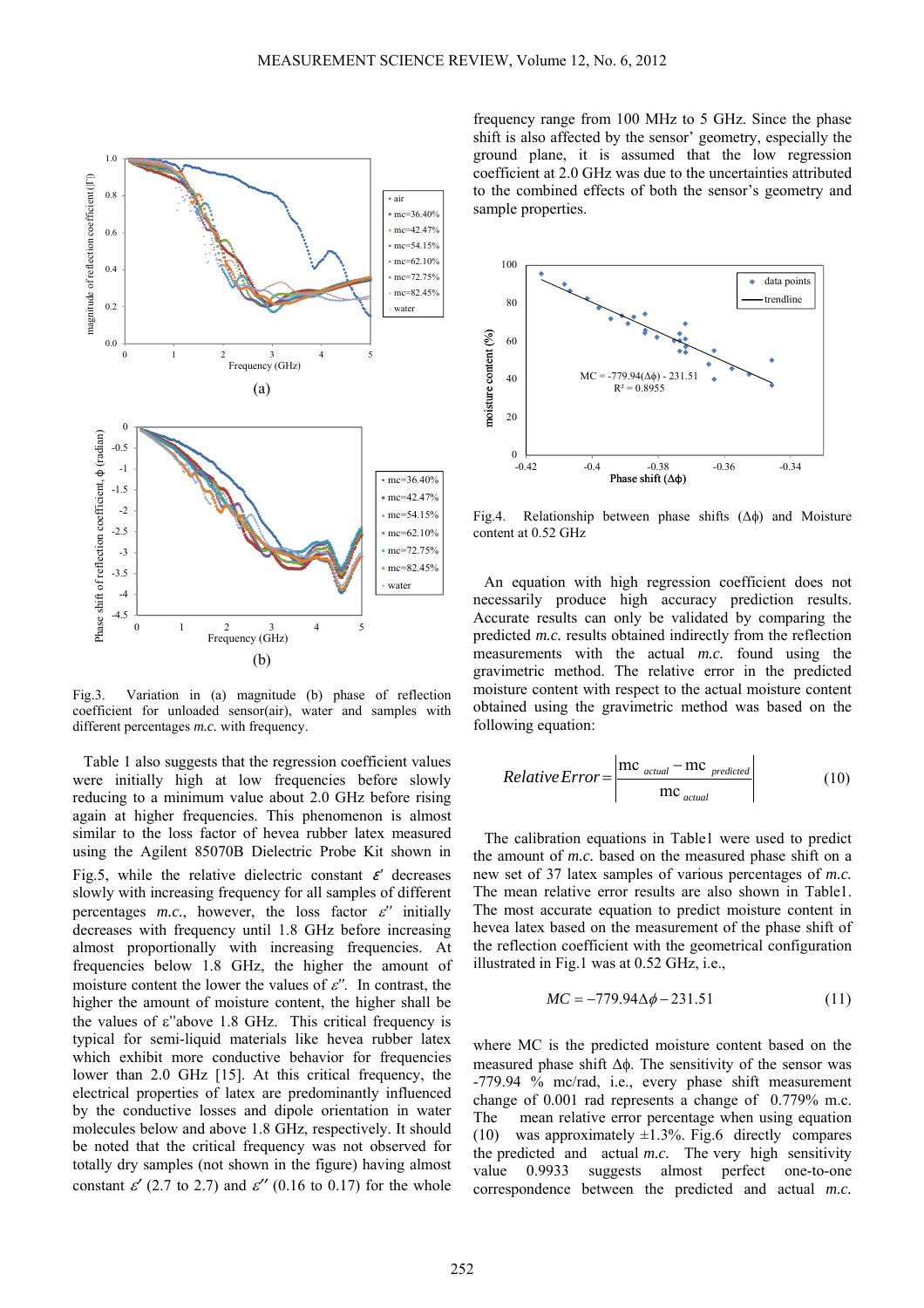![](_page_4_Figure_1.jpeg)

Fig.5. (a) Relative Dielectric Constant  $(\varepsilon)$  (b) Loss Factor  $(\varepsilon')$  for various percentages of moisture content.

Similar accurate measurement results at the vicinity of 0.52 GHz have been reported in [15] and other types of moist materials [1,17]. However, the exact causes are currently unknown, though several theories have been postulated such as the relaxation frequency of the second bound water layer at 0.5 GHz, [18]. Another possible reason could be due to the sample unique properties where the most pronounced difference between free and bound water is located in the frequency domain from 100 MHz to 1 GHz with a maximum at about 500 MHz, [19].

![](_page_4_Figure_4.jpeg)

Fig.6. Direct comparison between predicted *m.c.* and actual *m.c.* at 0.52 GHz using equation (9) and gravimetric method, respectively.

## 5. CONCLUSION

The results indicate that the amount of moisture content in hevea latex can be determined with excellent accuracy using a SMA stub contact panel as an insulated monopole sensor. The major benefit is that, unlike alternative techniques, it provides a measurement method that is simultaneously very quick, simple, cheap, and nondestructive.

# 6. ACKNOWLEDGEMENT

The authors gratefully acknowledge the Scholarship Division of Ministry of Higher Education, Malaysia for supporting this work.

## **REFERENCES**

- [1] Kupfer, K. (ed.) (2005). *Electromagnetic Aquametry: Electromagnetic Wave Interaction with Water and Moist Substances.* Springer.
- [2] Poh, K.W. (1989). Developments of natural rubber latex. Production, properties, stability. *Elastomerics*, 12 (12), 12-15.
- [3] Tomazic-Jezic, V.J., Beezhold, D.H., Hashim, H., Palosuo, T., Raulf-Heimsoth, M., Swanson, M., Hamilton, R.G. (2004). Performance of methods for the measurement of natural rubber latex (NRL) proteins, antigens andallergens. *Journal of Allergy and Clinical Immunology*, 113 (78).
- [4] Chin, H.C. (1979). *RRIM Training Manual on Analytical Chemistry.* Research Institute Malaysia, Kuala Lumpur, 67.
- [5] Jayanthy, T., Sankaranarayanan, P.E. (2005). Measurement of dry rubber content in latex using microwave technique. *Measurement Science Review*, 5 (3), 50-54.
- [6] Ghretli, M., Khalid, K., Grozescu, I.V., Sahri, H., Abbas, Z. (2007). Dual frequency microstrip antenna sensor for water content measurements independent of temperature variation. *Measurement Science Technology*, 18, 1054-1060.
- [7] Mohammadi, A., Khalid, K., Bafti, P.S., Homaiee, M. (2012). Development of microcontroller-based microwave system to measure solid content of hevea rubber latex. *Measurement*, 45 (3), 571-579.
- [8] Kim, L.K (2004). *Development of a 500 MHz Reflectometer Using Stripline Coupler for Moisture Measurement of Oil Palm Fruits*. Masters thesis, Universiti Putra Malaysia, 61-87.
- [9] Yeow, Y.K., Abbas, Z., Khalid, K. (2010). Application of microwave moisture sensor for determination of oil palm fruits ripenes. *Measurement Science Review*, 10  $(1)$ , 7-14.
- [10] Jusoh, A., Abbas, Z., Azmi, B.Z., Hassan, J., Meng, C.E., Ahmad, A.F. (2011). A simple procedure to determine complex permittivity of moist materials using standard commercial sensor. *Measurement Science Review*, 11 (1), 19-22.
- [11] Rouane, A., Koutiche, D. (2012). Characterization of microwave antennas for intracardiac ablation frequencies 915 and 2450 MHz. *Measurement Science Review*, 12 (1), 34-39.